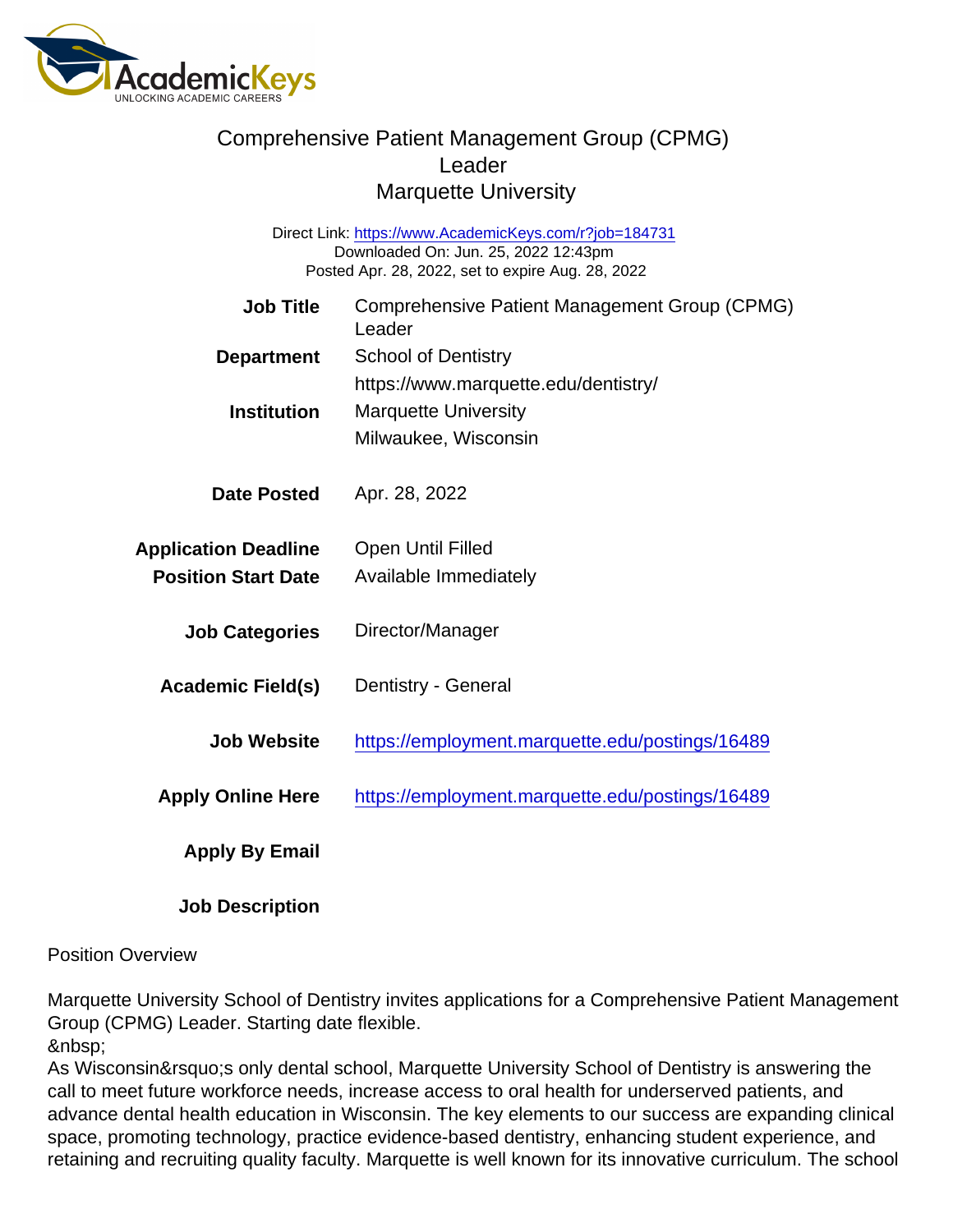# Comprehensive Patient Management Group (CPMG) Leader Marquette University

Direct Link: <https://www.AcademicKeys.com/r?job=184731> Downloaded On: Jun. 25, 2022 12:43pm Posted Apr. 28, 2022, set to expire Aug. 28, 2022

is serving the community on its main campus and community-based clinics in Milwaukee and through outreach clinics across the state of Wisconsin.

Group Leaders oversee the students, patients and staff assigned to the groups and are responsible for the management of all patient care delivered within the groups. Group Leaders play key role in predoctoral clinical operations and student' sachievement of clinical competencies.

 &nbsp:

### Duties and Responsibilities

CMPG Leaders are responsible for student' s clinical progress and achievement of clinical training milestones. CPMG Leaders provide guidance, monitoring and direct clinical supervision to their assigned students and promote comprehensive patient care. They are responsible for implementing clinical policies and clinical management. Group leaders are expected to model professionalism in oral health care at its best. The Group Leaders report to the Chair of General Dental Sciences for academic matters and to the Clinic Director for matters relating to clinical operations.

#### Required Knowledge, Skills and Abilities

Qualified applicants must have a DMD/DDS degree from a US or Canadian dental school recognized by the ADA Commission on Dental Accreditation or a comparable foreign degree. Applicants must hold a valid dental license in some state or jurisdiction and be eligible for a regular license or faculty license in the State of Wisconsin. 

Preferred Knowledge, Skills and Abilities

Five years of teaching experience or other suitable professional experience preferred.